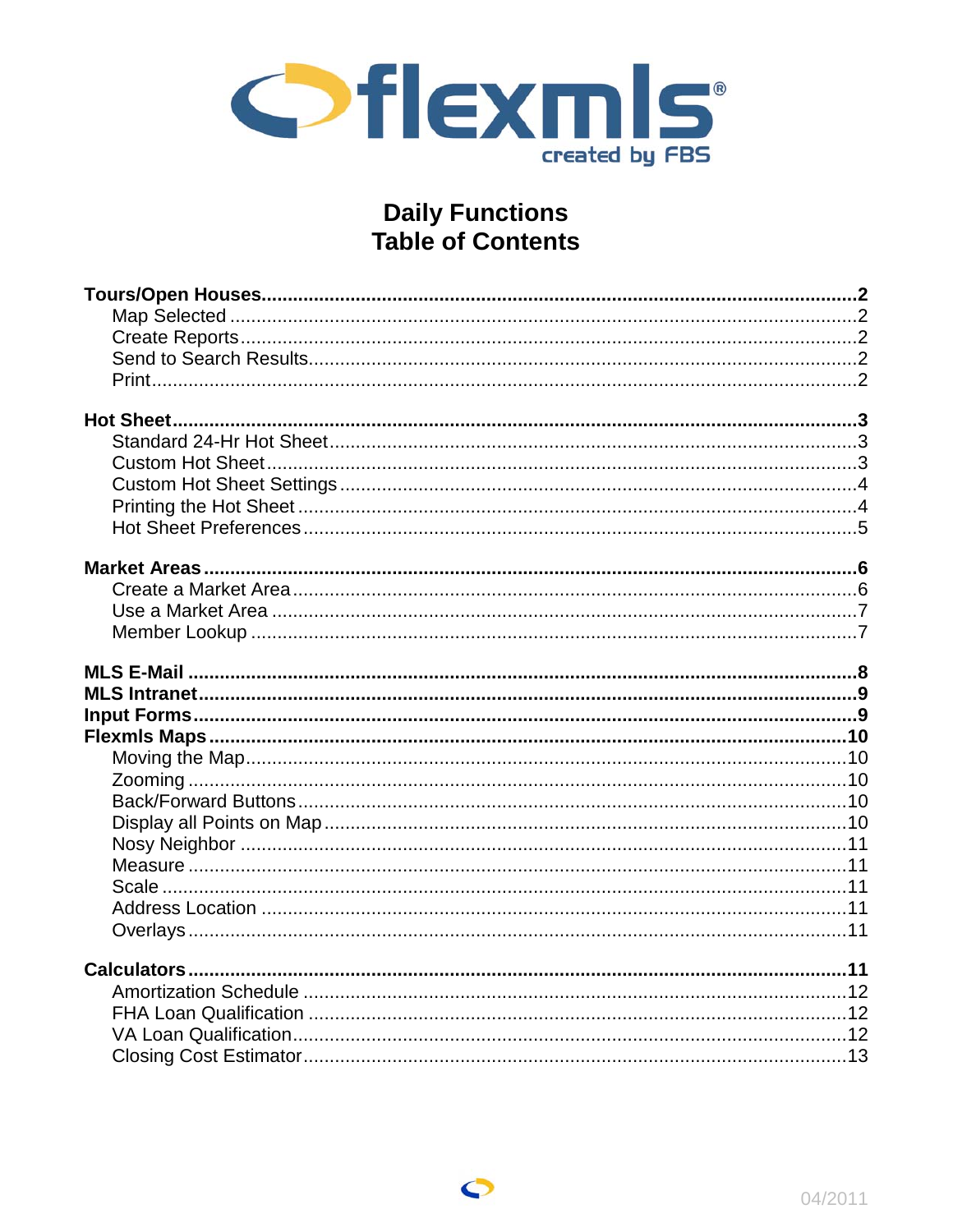# <span id="page-1-0"></span>**Daily Functions**

# **TOURS/OPEN HOUSES**

To pull up information on upcoming Tours of Homes and Open Houses that have been scheduled in the MLS, click on the **Tour/Open Houses** link under Daily Functions on the menu.

Choose whether you want to see information on Tours or Open Houses by clicking the radio button next to the option you are interested in, then type in the date range that you want to search. The default date range is one week from today's date. You may filter your results by using a saved search, quick search or by listing office(s). Click the **Next** button when finished.

| <b>What to Find</b><br>O Open Houses<br>⊙ Tour of Homes<br>Date or Date Range<br>₩<br>From:<br>11/02/2009<br>Ħ<br>To:<br>11/08/2009<br>Filter by saved search<br>Filter by quick search<br>Filter by one or more offices<br>Next >><br>Add/Edit Tour of Homes or Open Houses in My Listings |  | Find Open Houses or Tour of Homes |  |  |
|---------------------------------------------------------------------------------------------------------------------------------------------------------------------------------------------------------------------------------------------------------------------------------------------|--|-----------------------------------|--|--|
|                                                                                                                                                                                                                                                                                             |  |                                   |  |  |
|                                                                                                                                                                                                                                                                                             |  |                                   |  |  |
|                                                                                                                                                                                                                                                                                             |  |                                   |  |  |
|                                                                                                                                                                                                                                                                                             |  |                                   |  |  |
|                                                                                                                                                                                                                                                                                             |  |                                   |  |  |
|                                                                                                                                                                                                                                                                                             |  |                                   |  |  |
|                                                                                                                                                                                                                                                                                             |  |                                   |  |  |
|                                                                                                                                                                                                                                                                                             |  |                                   |  |  |
|                                                                                                                                                                                                                                                                                             |  |                                   |  |  |
|                                                                                                                                                                                                                                                                                             |  |                                   |  |  |
|                                                                                                                                                                                                                                                                                             |  |                                   |  |  |
| Add/Edit Tour of Homes                                                                                                                                                                                                                                                                      |  |                                   |  |  |
| Add/Edit Open Houses                                                                                                                                                                                                                                                                        |  |                                   |  |  |

A list of all of the upcoming events will appear. You may print the list using the print functions in the browser or you may map, create reports, or send to search results using the icons at the top of the results screen.

| Open Houses From 11/2/2009 To 11/8/2009 |                           |                                                                        |  |  |
|-----------------------------------------|---------------------------|------------------------------------------------------------------------|--|--|
| Select MLS # Open House Information     |                           |                                                                        |  |  |
|                                         |                           | 08-17 Scheduled Time: Wednesday, November 4, 2009 10:00 AM to 12:00 PM |  |  |
|                                         | Listed by:                | NEAL AVERY of AMORY REALTY INC.                                        |  |  |
|                                         | Hosted By:                | Demo                                                                   |  |  |
|                                         | Hosted Phone:             | 526-555-7014                                                           |  |  |
|                                         | Address:                  | 1717 40th St, Albany, ND 58103                                         |  |  |
|                                         | Price:                    | 8,000,002                                                              |  |  |
|                                         | <b>Total Bathrooms: 1</b> |                                                                        |  |  |
|                                         | <b>Total Bedrooms: 32</b> |                                                                        |  |  |
|                                         | <b>Comments:</b>          | Hot caramel rolls and coffee!                                          |  |  |
|                                         |                           | Show Selected Only                                                     |  |  |



# **Map Selected**

Choose the listing that you are interested in by clicking the Select box. Then click the **Map Selected** icon from the tool bar. This will create a map of the listing(s).

# **Create Reports**

Click on the MLS number to open a listing's full report. To open the Listing

Report Options screen, select one or more listings and click the **Create Reports** icon. This gives you the option to create a full listing report using any Standard or Custom Report available to your MLS.

#### **Send to Search Results**

To look at the information for the listings in the Search Results screen, select the listings that you are interested in and click on the **Send to Search Results** icon on the tool bar. If no listings are selected, all listings will display on the Search Results screen.

#### **Print**

Click to print your list of Open Houses or Tour of Homes.



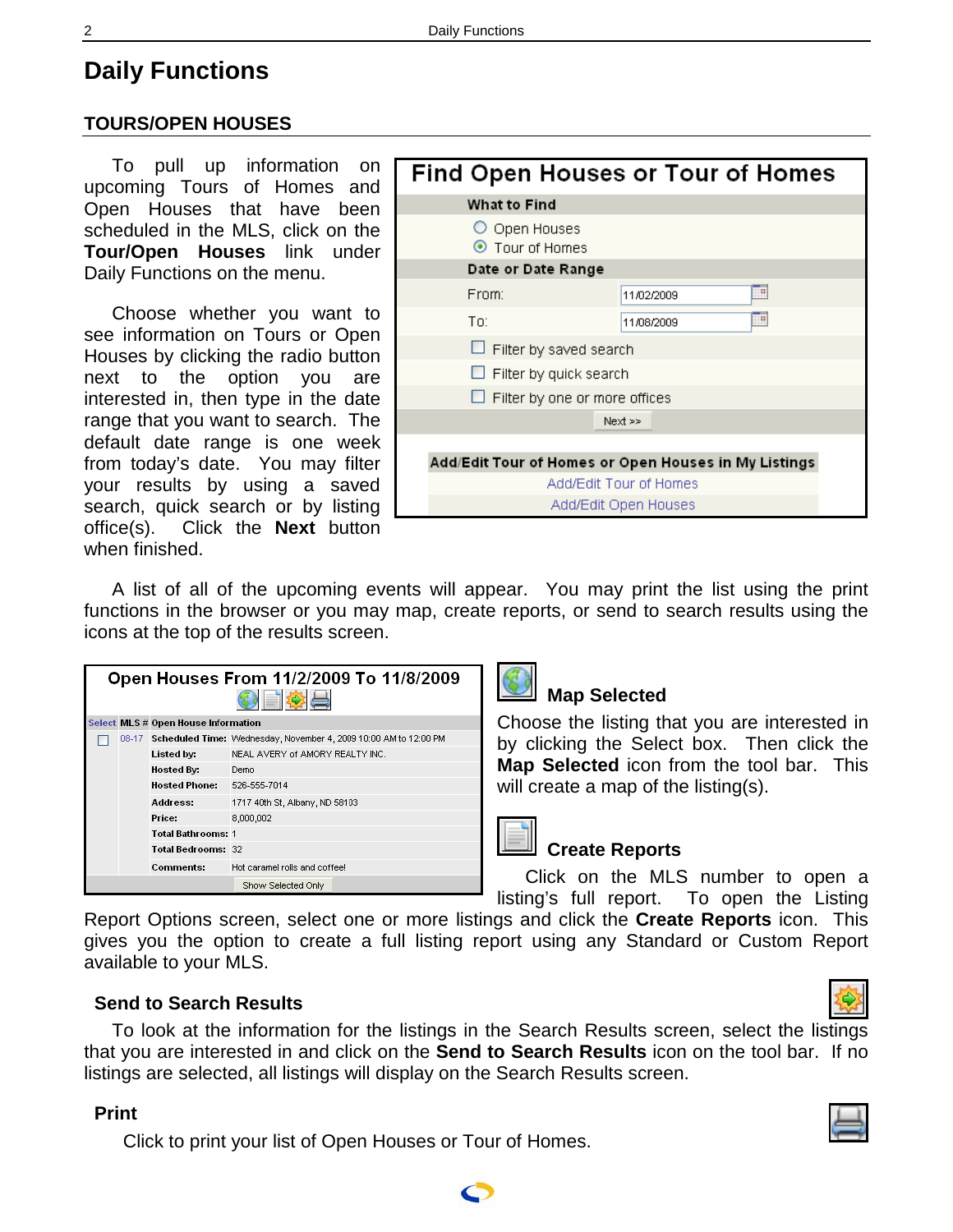# <span id="page-2-0"></span>**HOT SHEET**

To open the Hot Sheet options menu, click **Hot Sheet** under the Daily Functions on the menu. The Hot Sheet options menu contains links to the Standard Hot Sheet, Custom Hot Sheet, and Hot Sheet Preferences.

|                                                                                                                      | <b>Hot Sheet</b>                                                                                                                                                                                    |  |  |
|----------------------------------------------------------------------------------------------------------------------|-----------------------------------------------------------------------------------------------------------------------------------------------------------------------------------------------------|--|--|
| Choose Type of Hot Sheet                                                                                             |                                                                                                                                                                                                     |  |  |
| Run Standard 24-Hour Hot Sheet<br>Click to show all hot sheet events for all property<br>types in the last 24 hours. | <b>Run Custom Hot Sheet</b><br>Show activity since 10/16/2009<br>at 04:41 PM Central.<br><b>Custom Hot Sheet Settings</b><br>Click here if you want to change settings<br>for the custom hot sheet. |  |  |
|                                                                                                                      | Change Hot Sheet Views<br>Click here to set up the views associated<br>with each hot sheet section.                                                                                                 |  |  |

#### **Standard 24-Hr Hot Sheet**

The Standard Hot Sheet will compile a list of all events in the last 24 hours. For example, if you are pulling a Standard Hot Sheet at 8:40 am, you will have all information from 8:40 am yesterday until now.

To pull up a Standard Hot Sheet, click on the **Standard Hot Sheet** link from the Hot Sheet Options menu or click on **24-hour Hot Sheet** in the Listings area of the dashboard view. This will bring you directly to the Search Results page.

The Hot Sheet will display according to the status of the listing. New Listings will display by default, and choose to view other statuses by clicking on the drop-down list at the upper left corner of the screen, or by clicking on the links in the lower right.

New || Cancelled | Closed | Expired | Pended | Withdrawn | Extension | Price | Text

To view all hot sheet sections together in a printer-friendly format, click the arrow button at the upper right corner of the Hot Sheet screen.

#### $\overline{1}$  $\mathbf{E}$ ◂∥ New Listings (15)  $\times$ Selected: 0 New Listings (15) **Property T** Cancelled (3) Vacant Lan Closed (38) Expired (13) Pended (15) Residentia Withdrawn (2) Extension (2) Back on market (6) Residentia Price Changes (13) Text Change (52)



#### **Custom Hot Sheet**

The Custom Hot Sheet function is your personal hot sheet. You may set the events and property types of interest to you, and the Custom Hot Sheet saves the run time and criteria so that you may quickly view all new matching results since the last run time, up to 72 hours. This hot sheet is fully customizable using the Custom Hot Sheet Settings.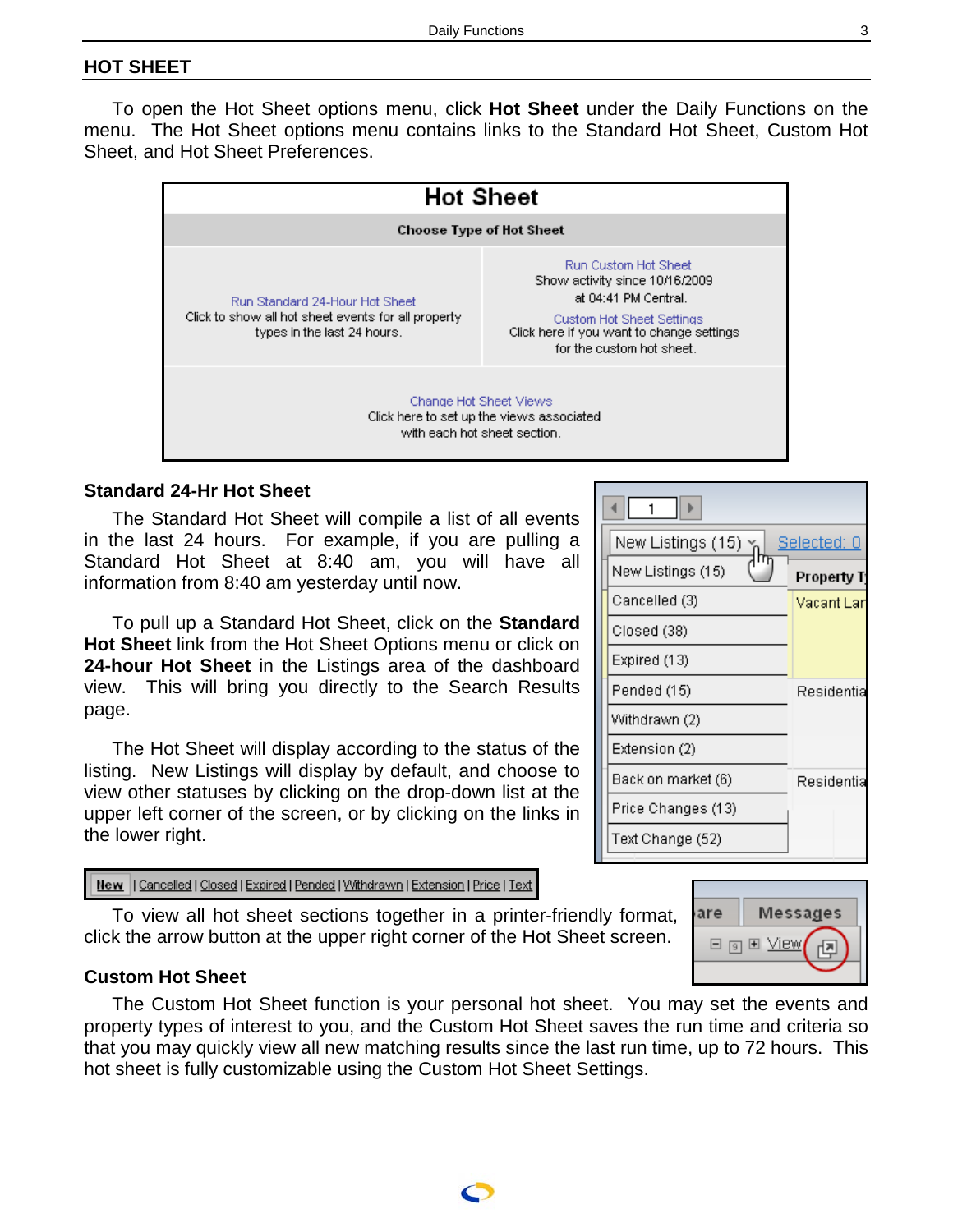#### <span id="page-3-0"></span>**Custom Hot Sheet Settings**

The Custom Hot Sheet Settings link allows you to personalize the options for your custom hot sheet. Parameters such as time period, event, and property type can all be adjusted.



Choose the event(s) that you want to use for your hot sheet. For example, if you are only interested in seeing what is new on the market and what has closed, just click those two items. To choose more than one item from the list, hold down the Control Key on the keyboard while clicking with your mouse to select multiple items.

Choose the time period that you want your hot sheet to cover. The custom hot sheet will remember the last time the hot sheet was run and will show you new matches from that time. If it has been longer than 72 hours since you last ran your custom hot sheet, you can adjust the date and time settings accordingly. To change the date and time, click into the field that you want to change and enter the new information.

Choose your property types and price range and click **Run Quick Search Hot Sheet** to display a Quick Search Hot Sheet.

Alternatively, if you would like to run a hot sheet from a search that you have previously saved, choose the events, time frame, and the search that you wish to see the updates on, and click the **Run Saved Search Hot Sheet** button. This will create a hot sheet with results for your specified saved search. See the Search Results section for information on saving searches and working with Search Results.

#### **Printing the Hot Sheet**

You may print your Hot Sheets in two ways. If you have chosen to view the printerfriendly hot sheet by clicking on the arrow button at the upper right corner of the screen, you may click **File**, **Print** in your browser window.

|--|

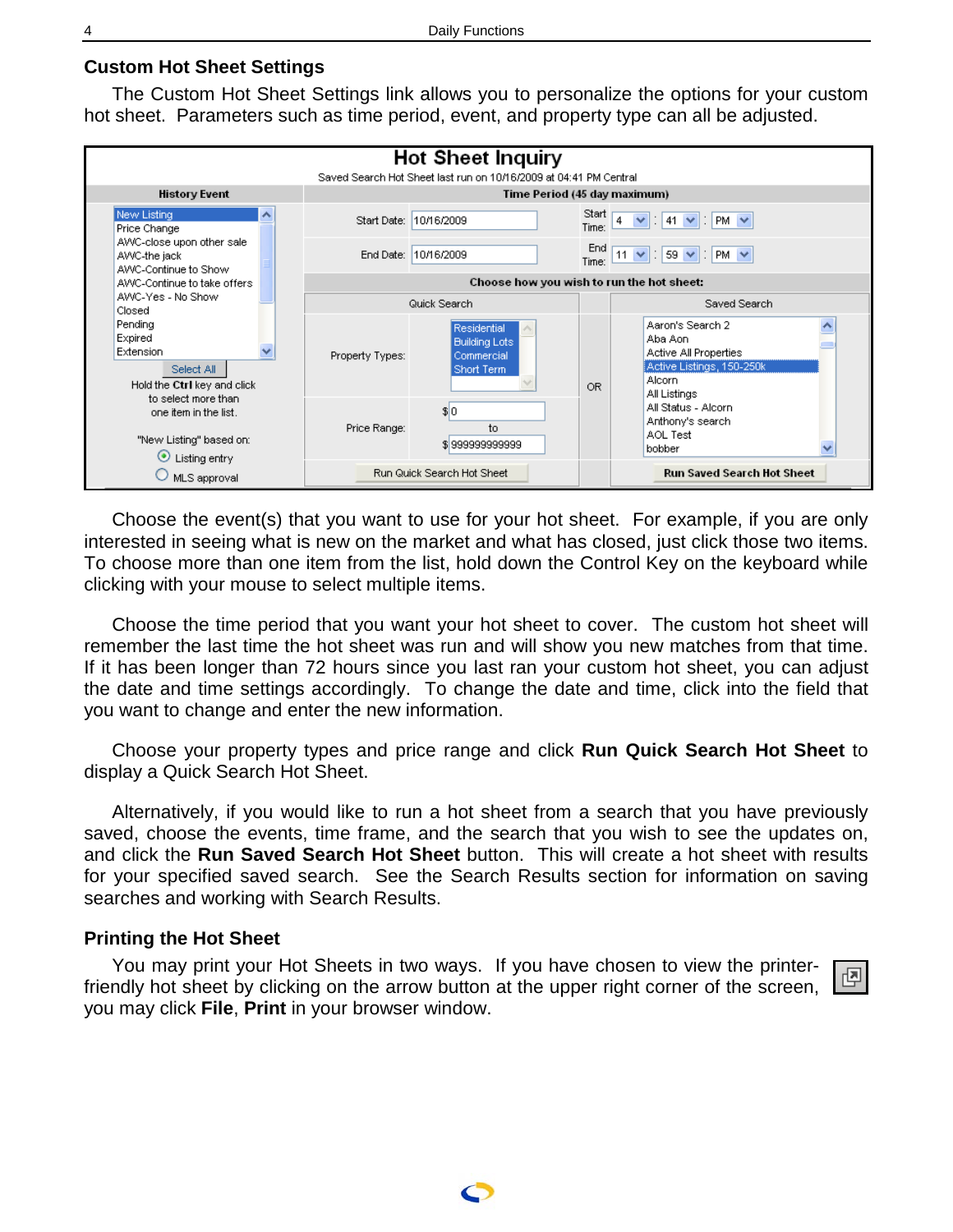<span id="page-4-0"></span>

| Listings to Print or E-mail                                  |  |  |
|--------------------------------------------------------------|--|--|
| $\circlearrowright$ Current Listing (1)                      |  |  |
| Selected (0)                                                 |  |  |
| ⊙ Hot Sheet                                                  |  |  |
| * For 200+ listings, only List and Compare may be printed    |  |  |
| Version: Public $\vee$                                       |  |  |
| $\boxdot$ List                                               |  |  |
| <b>View:</b> $[01$ approve/reject]<br>v                      |  |  |
| Search Criteria                                              |  |  |
| One Line                                                     |  |  |
| Title: approve/reject                                        |  |  |
| Detail                                                       |  |  |
| Photos                                                       |  |  |
| Map                                                          |  |  |
| Compare                                                      |  |  |
| Messages                                                     |  |  |
| $\vee$ Headers                                               |  |  |
|                                                              |  |  |
| Preview and Print in a new window<br>Save / Reset Selections |  |  |
| Preview <b>Z</b> Edit<br>I Mail Ho Print                     |  |  |

#### **Hot Sheet Preferences**

To set preferences for your hot sheet, click on the Change Hot Sheet Views link. Each section of the hot sheet (Back on Market, New Listings, etc.) may have a view (set of columns of information) associated with it. Views may be created by clicking **Preferences**, **My Views** from the menu. By choosing a different view for each section you may include the columns most relevant to that section. For new listings you may wish to display list price and listing member, but for sold listings you may wish to display sold price and selling member. You can do this by first creating the appropriate view based on your needs, then associating that view with the appropriate hot sheet section. With

From any hot sheet section, you may Print click **Print** in the function buttons. On the print screen, you may choose to print information for the current selected listing, the contents of your cart, or the entire hot sheet. Select the Public or Private version of the hot sheet, and enter a title for the hot sheet if you so choose.

If you choose to print the current selected listing or the contents of your listing cart, you will have additional printing options – choose which tabs and which pages within those tabs you would like to print.

Click **Preview** to preview your printing selections, or simply click **Print** if you are ready to print.

If you would like to preview your printing output in a new window, place a check in the box marked **Preview and Print in a new window**. From the new window, click File, Print in your browser toolbar.



flexmls Web, you can set up as many views as necessary. If you'd like, you can choose a different view, or short display, for each section of the hot sheet.

From this screen, you may choose which view you would like to see from the drop-down next to each section of the hot sheet. Once you have set the view for each section, click the **Next** button to confirm that the new hot sheet preferences are saved.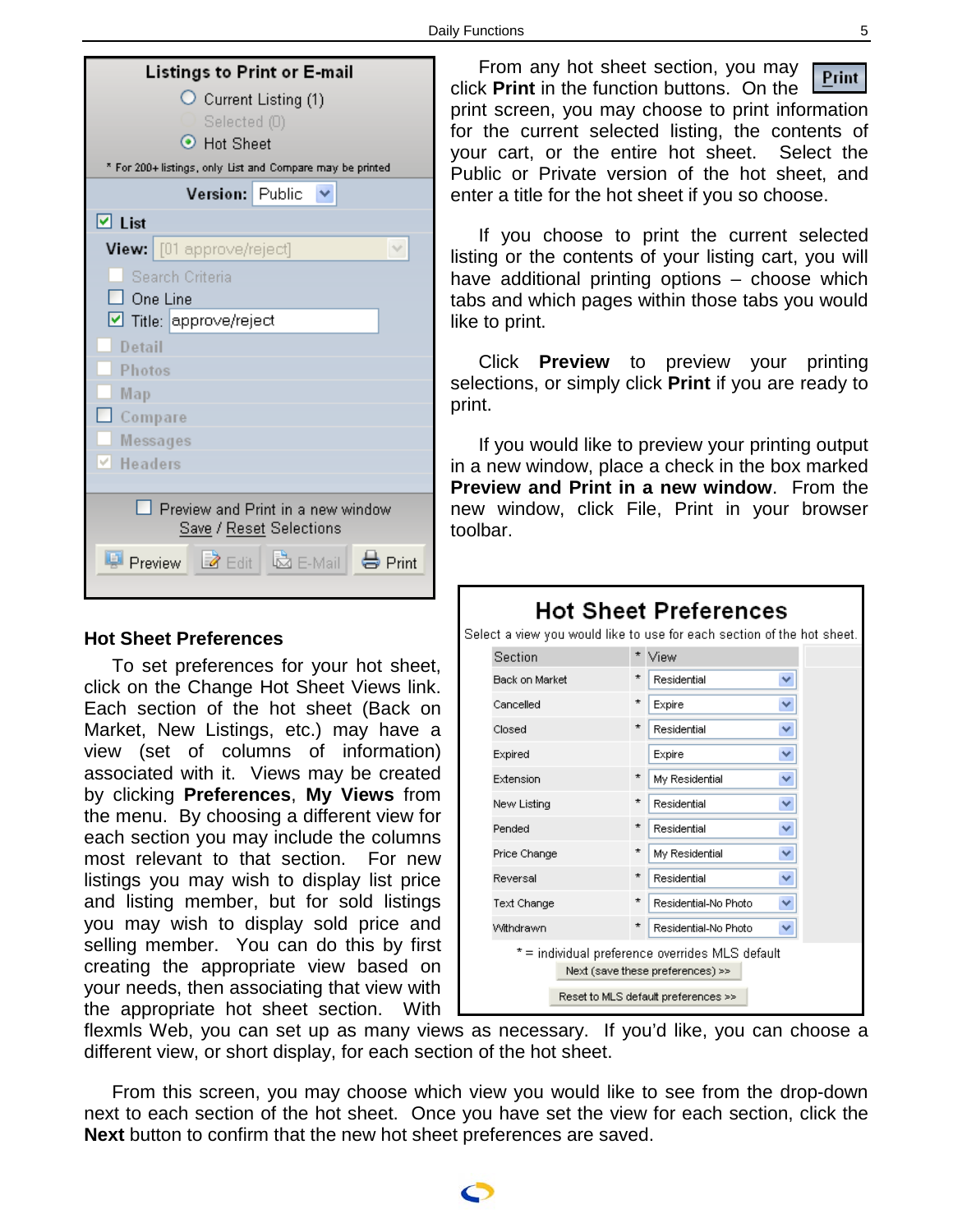#### <span id="page-5-0"></span>**MARKET AREAS**

The Market Areas link provides access to a summary view of new or changed listings in market areas you define. Market Areas pull information about recent changes to listings, like a Hot Sheet, but the information is presented in overview form for quick review.

#### **Create a Market Area**

To create a Market Area, click **New**. On the Market Area Definition screen, type in a name for the Market Area in the Market Area Name field. Next, choose the History Events and Property Types that will be associated with this market area. Then choose the time range and view for matches. Click **Next**.

| <b>My Market Areas</b>    |  |
|---------------------------|--|
| Available Market Areas    |  |
| You have no market areas. |  |
| New                       |  |

|                                | <b>Market Area Definition</b>                                                                                                                                              |
|--------------------------------|----------------------------------------------------------------------------------------------------------------------------------------------------------------------------|
| General Market Area Definition |                                                                                                                                                                            |
| Market Area Name               |                                                                                                                                                                            |
| History Event Expired          | Price Change Lui Closed<br>$\square$ New<br>Pended<br>□ Back on market □ Withdrawn<br>$\Box$ Extension<br>Cancelled Reversal<br>Text change All Events No Events<br>$\Box$ |
| Property Types                 | Residential<br>MultiFamily<br>Land, Lot & Water<br>Commercial                                                                                                              |
| Time Range                     | 24 hours                                                                                                                                                                   |
| View for Matches               | 1 - Residential<br>v                                                                                                                                                       |
|                                | Next >>                                                                                                                                                                    |

A search screen will come up for you to pick your criteria to define your Market Area. After selecting the search criteria, click **Save Market Area**.

**Note: Your MLS may choose a slightly different Market Areas function. Be aware that your screen may not look exactly like the pictures in the manual.**

| Define Market Area<br>Residential                               |                                                                  |                  |                       |                                                          | Save Market Area |
|-----------------------------------------------------------------|------------------------------------------------------------------|------------------|-----------------------|----------------------------------------------------------|------------------|
| <b>Dates</b><br>Main                                            | Location, Legal & Taxes                                          | <b>Interior</b>  | <b>Exterior</b>       | Remarks & Misc.                                          | Office/Member    |
| $\triangledown$ Status                                          | <b>Active</b><br>$\hat{\phantom{1}}$<br>Cancelled<br>v<br>Closed |                  | MLS Area              | Greater Valley<br>Hurst<br>Northeast                     | Ą<br>v           |
| <b>List Price</b>                                               | 0 000<br>to<br>000                                               | 999999           | <b>Listing Class</b>  | Single Family<br>Condo/Townhouse<br>Fractional Ownership | ۸                |
| <b>Total Bathrooms</b>                                          | 10<br>to 9999                                                    |                  | <b>Total Bedrooms</b> | O,<br>to 99                                              |                  |
| + Inclusions/Features<br>+ Assoc Dues Include<br>+ Listing Info |                                                                  |                  |                       |                                                          |                  |
|                                                                 |                                                                  | Save Market Area |                       |                                                          |                  |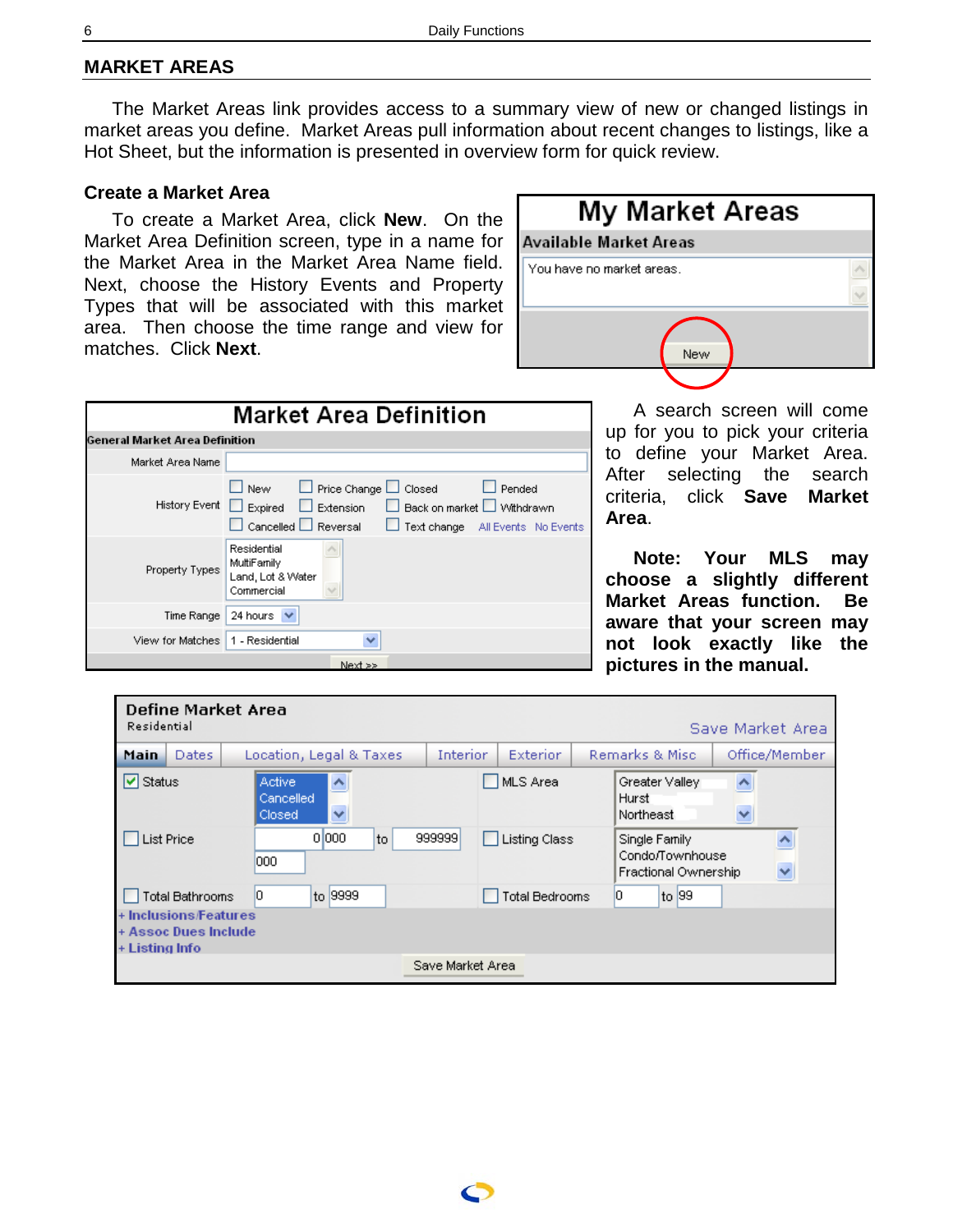# <span id="page-6-0"></span>**Use a Market Area**

To make use of the Market Area that you created, click on its name from the list of Available Market Areas on the left side of the screen. On the right, a description of the search parameters for that Market Area will appear. Under Results, the number of new matches for each event (New Listing, Price Change, etc.) will appear. Click on a section name, like **New Listing**, to view the corresponding listings.



To edit an existing Market Area, choose it from the list of Available Market Areas and click **Edit**. To delete a market area, select it from the list of available market areas and click **Remove**.

#### **Member Lookup**

To search for contact information or listings for a particular office or member, click on **Member Lookup** under Daily Functions on the menu.

|                                                                                                                                                |                           | Office/Member Search                                   |                                                   |  |
|------------------------------------------------------------------------------------------------------------------------------------------------|---------------------------|--------------------------------------------------------|---------------------------------------------------|--|
|                                                                                                                                                | Search                    | <b>8 Pick From a List</b>                              |                                                   |  |
|                                                                                                                                                | Office List               | Member List                                            |                                                   |  |
| <b>Test Office</b><br>THE PRUDENTIAL<br>THE REAL ESTATE BOOK<br>U.S. SOUTH, INC.<br>U. S. SOUTH, INC.-BRANCH<br><b>UNION PLANTERS MORTGAGE</b> | $\ddot{\mathbf{v}}$       | Example, Office (MLS OFFICE)<br>User, Demo (MLS AGENT) |                                                   |  |
|                                                                                                                                                | See Office Info           | See Member Info.                                       |                                                   |  |
|                                                                                                                                                | <b>Member Information</b> | <b>View Office Listing Options</b>                     |                                                   |  |
| Fax#                                                                                                                                           | Demo User<br>Test Office  | $\blacksquare$ Listing<br>Selling                      | $\vert \mathbf{v} \vert$ Co-listing<br>Co-selling |  |
| Mobile - (701) 255-5525<br>support@fbsdata.com<br>http://www.flexmls.com<br>License # 3333                                                     |                           | Sold Options (Sold Date Range)                         |                                                   |  |
|                                                                                                                                                |                           | From: 10/19/2005                                       | To: 10/19/2006                                    |  |
|                                                                                                                                                |                           |                                                        | View Listinas                                     |  |



Choose whether you would like to conduct your search by picking from a list or by typing in a name, partial name, user ID, or zip code.

After you have entered your information, click **Find** to bring up a list of matching members and/or offices. Click **Pick from a List** to select from a list of offices. After making a selection, you will see the office's contact information and a list of available members within the office. You may select a member from the list at the right to display the member's contact information.

After selecting a member/office, you may choose to view their listings as well as their sold listings according to a specified date range (where permitted under MLS Preference Settings). Click **View Listings** to continue.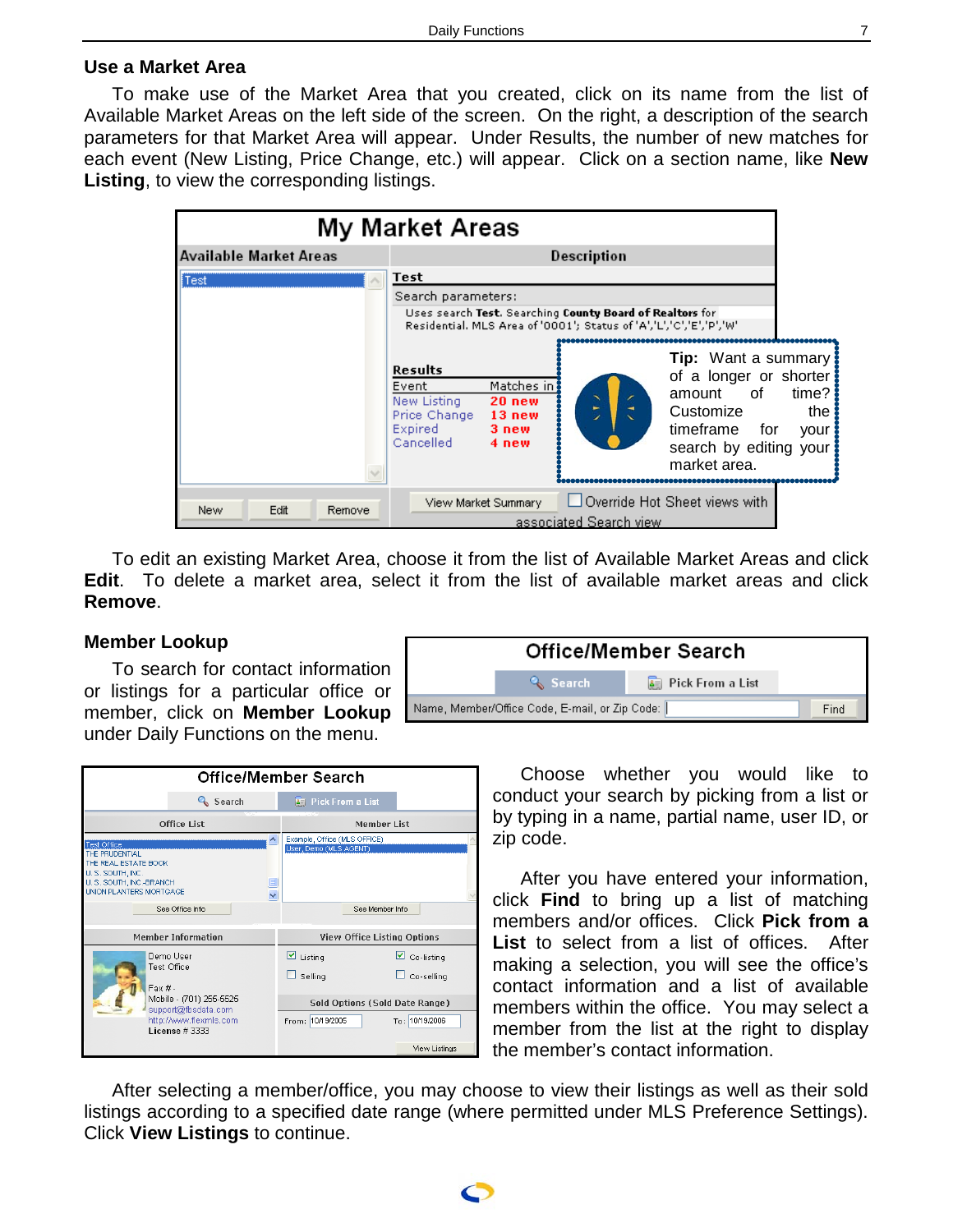# <span id="page-7-0"></span>**MLS E-MAIL**

Where available by MLS preference, the MLS E-mail function is an internal e-mail system for the MLS. This is strictly for communication within the MLS. The MLS email function will automatically access all primary e-mail addresses from the MLS member Profiles.

To access this feature, click on **MLS E-mail** under Daily Functions on the menu.

The MLS/ Agency Broadcast list should be used if you need to send a broadcast email to a large number of people as a group. To send a message to everyone in the MLS that has their e-mail registered in their Profile, click the top option and click on the Add button. This will put everyone in the

|                                                                                                                                                                                                  | flexmls Web Internal E-mail Client                                   |                    |                 |                                                                                                        |
|--------------------------------------------------------------------------------------------------------------------------------------------------------------------------------------------------|----------------------------------------------------------------------|--------------------|-----------------|--------------------------------------------------------------------------------------------------------|
| flexmis Web Internal E-Mail Client                                                                                                                                                               |                                                                      |                    |                 |                                                                                                        |
| From: I                                                                                                                                                                                          | support@fbsdata.com [primary] V                                      |                    |                 |                                                                                                        |
|                                                                                                                                                                                                  |                                                                      | To:                |                 |                                                                                                        |
| MLS/Office Broadcast: Send to                                                                                                                                                                    |                                                                      |                    |                 | Recipient List                                                                                         |
| Everyone in flexmls Web Demonstration Database<br>Everyone in AL PLEASANTS APPR-INSP SV (0355)<br>Everyone in AMPLE REALTY INC. (0191)<br>Everyone in Best Realty (0342)<br>Everyone in Bffs (1) |                                                                      | ₩                  | $Add \gg$       |                                                                                                        |
| Designation Broadcast: Send to                                                                                                                                                                   |                                                                      |                    |                 |                                                                                                        |
| Accomplishments (1239)<br>Broker (BR)<br>Test Designation (TEST1)                                                                                                                                |                                                                      |                    | Tip:<br>setting | See the Preferences<br>section for information on<br>the<br>up<br>e-mail<br>addresses in your Profile. |
| Individual e-mails: Send to<br>flexinls Web Demonstration Database                                                                                                                               |                                                                      |                    |                 |                                                                                                        |
| AL PLEASANTS APPR-INSP SV (0355)<br>AMPLE REALTY INC. (0191)<br>Best Realty (0342)<br>$B$ ff $s(1)$                                                                                              |                                                                      |                    | Add >>          | Remove Recipient                                                                                       |
|                                                                                                                                                                                                  |                                                                      |                    |                 |                                                                                                        |
| Subject:                                                                                                                                                                                         | New Lot<br>v                                                         |                    |                 |                                                                                                        |
| Message body:<br>$\blacktriangleright$ Snell Check                                                                                                                                               |                                                                      |                    |                 |                                                                                                        |
| Send a Copy to You: $\Box$                                                                                                                                                                       |                                                                      |                    |                 |                                                                                                        |
|                                                                                                                                                                                                  | Insert Link to Listing Information                                   |                    |                 |                                                                                                        |
| Enter List Number:                                                                                                                                                                               |                                                                      |                    |                 |                                                                                                        |
| Select Report: Full Report                                                                                                                                                                       |                                                                      |                    |                 |                                                                                                        |
|                                                                                                                                                                                                  | Public or Private?: © Link to Public report O Link to Private report |                    |                 |                                                                                                        |
| Insert AOL-style Link:                                                                                                                                                                           |                                                                      |                    |                 |                                                                                                        |
|                                                                                                                                                                                                  |                                                                      | <b>Insert Link</b> |                 |                                                                                                        |
|                                                                                                                                                                                                  |                                                                      | Send Mail > >      |                 |                                                                                                        |

MLS in the Recipient list on the right. To just send to everyone within a particular office(s), choose everyone in a Particular Agency and click on the **Add** button. Everyone with an e-mail address registered in that office will receive the message.

Individual E-mails are listed in the second box. If you need to send a message to the MLS office, choose the first e-mail address in the list, click on **Add**, and they will be in the recipient list. The individual office e-mails and individual agent e-mails are listed here. Choose the ones that you want to send the message to and click on **Add**.

Type in the subject and message you are sending. Place a check in the box to Send Yourself a Copy if needed. You may choose to insert a link to a particular listing by typing in the MLS number, selecting the report to send, and clicking on **Insert Link**. Check the box next to Insert AOL-style Link if you are sending listing information to anyone using AOL. You will see the link to that listing appear below your text in the message body. When you are ready to send, click the **Send Mail** button at the bottom of the window.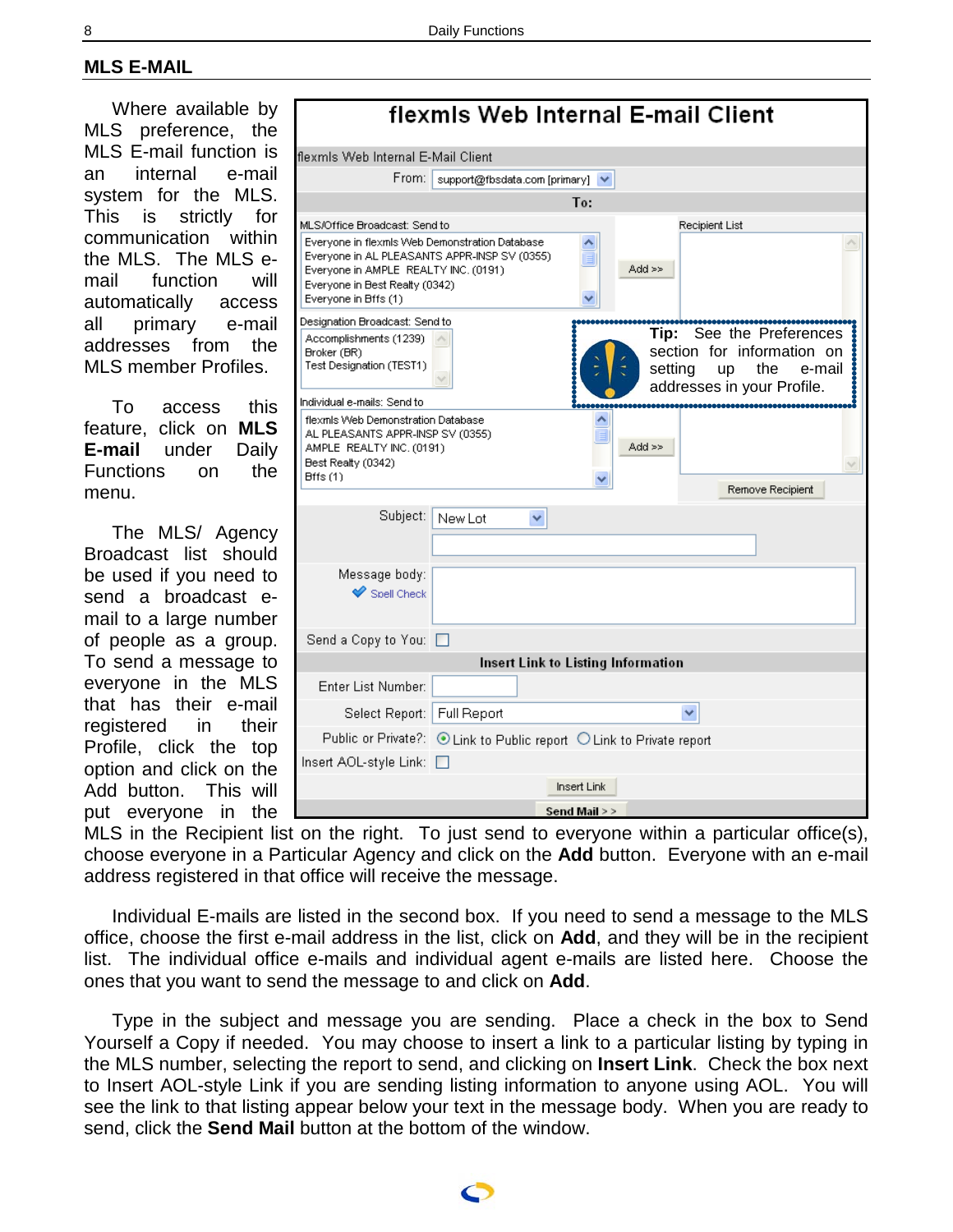#### <span id="page-8-0"></span>**MLS INTRANET**

The MLS Intranet is used by the MLS Administrator to make documents available to users. To access these documents, click on **MLS Intranet** under Daily Functions on the menu.

To open a file on the Intranet, click on the + sign next to the category you want to expand and view the documents in that category. Click on any document to open it.

Only the Administrator is allowed to place documents on the MLS Intranet. If you would like to add something to the Intranet, please contact your Administrator.

| MLS Intranet       |
|--------------------|
| +MLS Forms         |
| -2005 Mid-Year     |
| Efficiency Survey  |
| -Internet Security |
| Norton 2005        |
| +Other Files       |

#### **INPUT FORMS**

flexmls Web generates input forms that reflect the exact order and requirements which have been established by the MLS. Since the MLS has the capability to make changes to fields at any time, these input forms are the best way to ensure that you are always using a form that is fully up-to-date.

Select the property type you wish to view or print, and place a check in the box to print all possible values for fields with selection lists. The selection lists will appear after the forms. The Forms will display the Main fields first, followed by Detail fields and Rooms/Units where applicable. Fields with selection lists will be denoted by asterisks. Required fields for entry will be underlined. To print the forms use the print functions available in your browser.



| Required Field *Field with a list Page 1<br>Residential Input Form: flexmls Web Demonstration Database |                          |                                |  |                       |                      |         |                                |                         |                  |                      |               |  |
|--------------------------------------------------------------------------------------------------------|--------------------------|--------------------------------|--|-----------------------|----------------------|---------|--------------------------------|-------------------------|------------------|----------------------|---------------|--|
| <b>General Information</b>                                                                             |                          |                                |  |                       |                      |         |                                |                         |                  |                      |               |  |
| Prefix:* 06: 2006 Listings SR: Steve's Prefix                                                          |                          |                                |  | <b>Listing Member</b> |                      |         |                                | <b>Co-listing Agent</b> |                  |                      |               |  |
| <b>Address Information</b>                                                                             |                          |                                |  |                       |                      |         |                                |                         |                  |                      |               |  |
| House Number                                                                                           | Street Direction<br>Pfx. | Street Name                    |  |                       | <b>Street Suffix</b> |         | <b>Street Direction</b><br>Sfx |                         | Street Addl Info | $P.0.$ Box<br>Number | Carrier Route |  |
| City*                                                                                                  |                          | State/Province<br>Postal Code* |  |                       | County               | Country |                                |                         |                  |                      |               |  |
| <b>Contract Data</b>                                                                                   |                          |                                |  |                       |                      |         |                                |                         |                  |                      |               |  |
| <b>List Price</b><br>Book Section <sup>®</sup>                                                         |                          |                                |  | Begin Date            |                      |         | End Date                       |                         |                  |                      |               |  |
| Terms<br>Financing*                                                                                    |                          |                                |  | Selling Office Comm.  |                      |         | Owner                          |                         |                  |                      |               |  |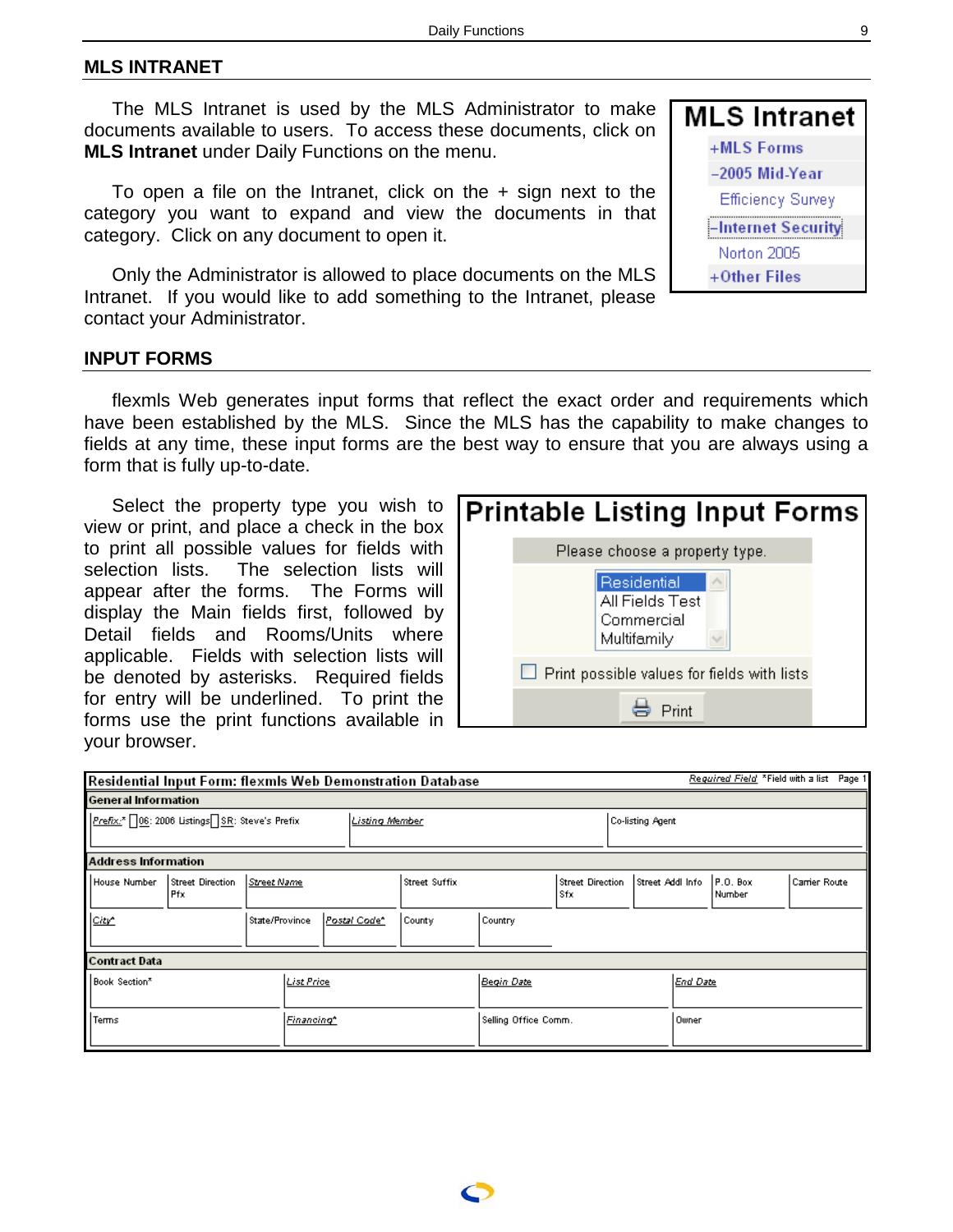# <span id="page-9-0"></span>**FLEXMLS MAPS**

Under the **Daily Functions** portion of the menu, click on **flexmls maps** to view an interactive map. For information on using the Map Tab of the Search Results screen, please refer to the Search Results chapter of the manual.

# **Moving the Map**

- **Pan** The Pan Tool is the default tool selection when you enter flexmls Mapping. Using the Pan Tool, you may move the map in any direction. To use the Pan Tool, click and hold, and move the map in any direction. When you release the mouse button, the map will stop moving.
- **Navigation Arrows** By using the arrow buttons above the zoom bar, you may move the map in the direction indicated by the arrow.

## **Zooming**

To adjust the zoom level to display a larger or smaller area, you have five options:

- **Scroll Wheel** If your mouse is equipped with a scroll wheel, scrolling will increase or decrease the zoom level, centering the map at the cursor point.
- **Double-Click** Double-click at a point on the map to zoom and center at that location.
- **Zoom Bar** To maintain the current map center but adjust the magnification, use the zoom bar in the upper left corner of the mapping screen. Click the  $+$  or buttons to move the zoom level up or down.
- **Zoom Tool** The green plus sign is your Zoom Tool. Click on the green plus sign to select the Zoom Tool. While the Zoom Tool is selected, you may click once to re-center the map at the click location, or you may click, hold, and release to draw a zoom area.
- **Pan Tool + Shift Key** To draw a zoom area when the

Pan Tool is selected, hold the Shift key on your keyboard while you use your mouse to draw a rectangular zoom area.

# **Back/Forward Buttons**

Similar to your web browser, flexmls Mapping includes buttons to move between displays. If you would like to revert to the previous mapping zoom

level or focus, click the back button (left arrow). From there, you may return to the most recent zoom level or focus by clicking the forward button (right arrow).

# **Display all Points on Map**

Click the button in between the Back/Forward buttons to return to the initial map view where all plotted points are visible. This tool is handy if you have moved the map to a point where you have lost perspective.

$$
\frac{1}{2}
$$

⊿⊺छ⊺





Θ

E



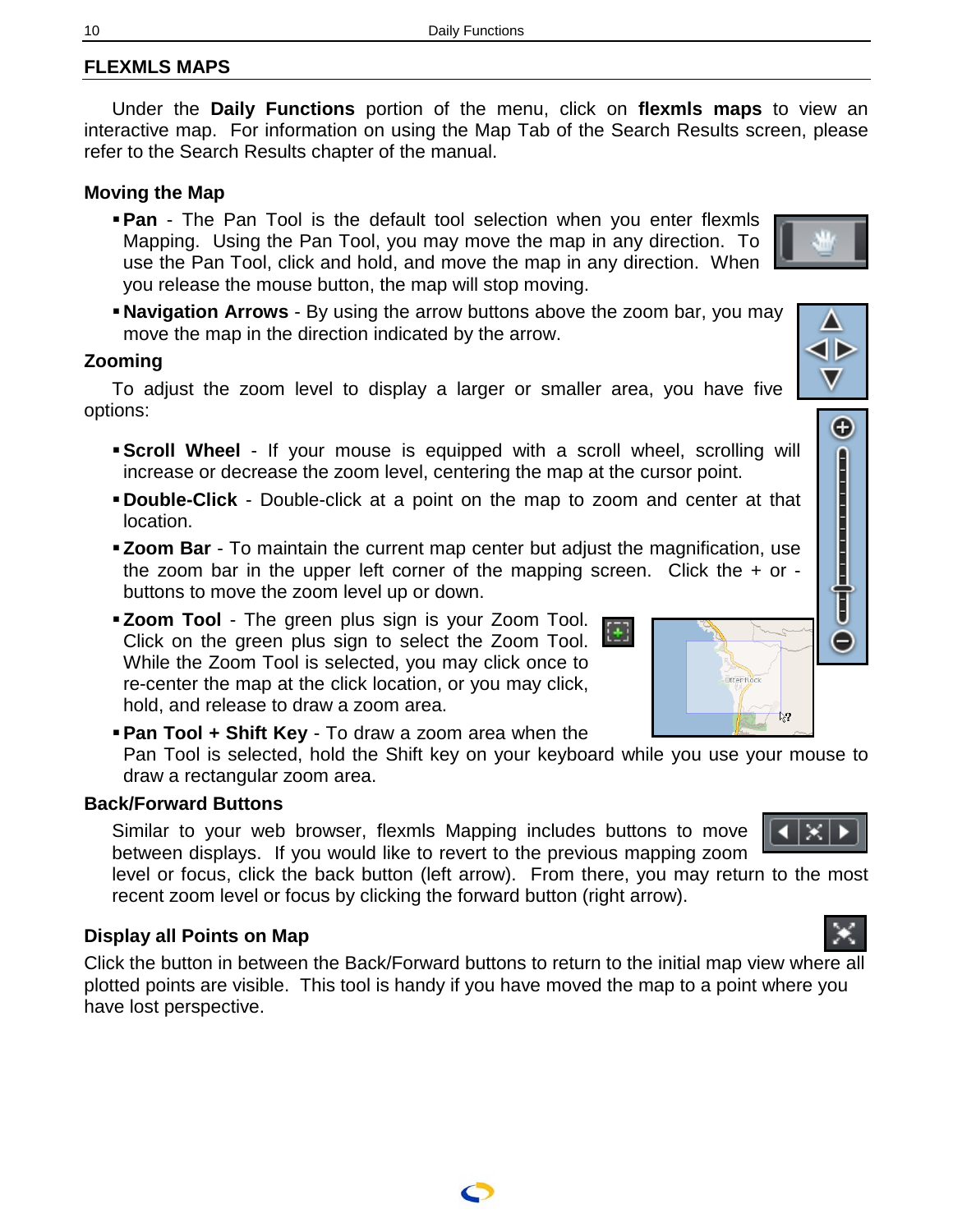# <span id="page-10-0"></span>**Nosy Neighbor**

The Nosy Neighbor tool allows you to click on a point on the map to bring up the parcel dimensions, and a mini listing history. Click on the MLS number to view its listing report in a separate window.

## **Measure**

Use the Measuring tool to measure distances on the map. Select the tool, click once on the map to begin measuring, move the mouse

to the first point you'd like to measure. You may continue measuring segments on the map by repeating the process.

Double click to clear the current measurements and begin again.

## **Scale**

The lower left corner of the map displays the scale in kilometers and miles. As you zoom in, the scale will adjust to display in meters and feet when applicable.

# **Address Location**

Click on the pushpin icon to enter available address information in the text boxes to plot a point on the map. If the address is found immediately, the point will appear as a pushpin on the map. If there are multiple possible matches, you will be presented with a list of matching locations to

choose from. If no locations match your search criteria, you will be given the option to edit the address that you are searching for, or manually locate the location on the map.

# **Overlays**

Click on the drop-down list in the upper right corner of the map tab to view available overlays, which vary according to your MLS.

# **CALCULATORS**

The Calculators section may be accessed by clicking on the **Calculators** link under Daily Functions on the main menu. A list of available reports will appear. Click on the **View Sample** link for any report to display an example of its output. Click on any report link to begin entering information.

| <b>Calculation Reports</b>            |                    |                                                                                                     |  |  |  |  |
|---------------------------------------|--------------------|-----------------------------------------------------------------------------------------------------|--|--|--|--|
| Click a report name to run the report |                    |                                                                                                     |  |  |  |  |
| Report                                |                    | Description                                                                                         |  |  |  |  |
| Amortization Schedule                 | <b>Niew Sample</b> | <b>FHA Loan Qualification</b>                                                                       |  |  |  |  |
| <b>FHA Loan Qualification</b>         | <b>Niew Sample</b> | This calculator determines FHA loan qualification and<br>calculates the largest allowable mortgage. |  |  |  |  |
| VA Loan Qualification                 | Wiew Sample        |                                                                                                     |  |  |  |  |
| <b>Closing Cost Estimator</b>         | Wiew Sample        |                                                                                                     |  |  |  |  |



 $(4 \text{ km})$ 

 $\sqrt{3}$  mi



 $(400 m)$ 

 $(1500 ft)$ 





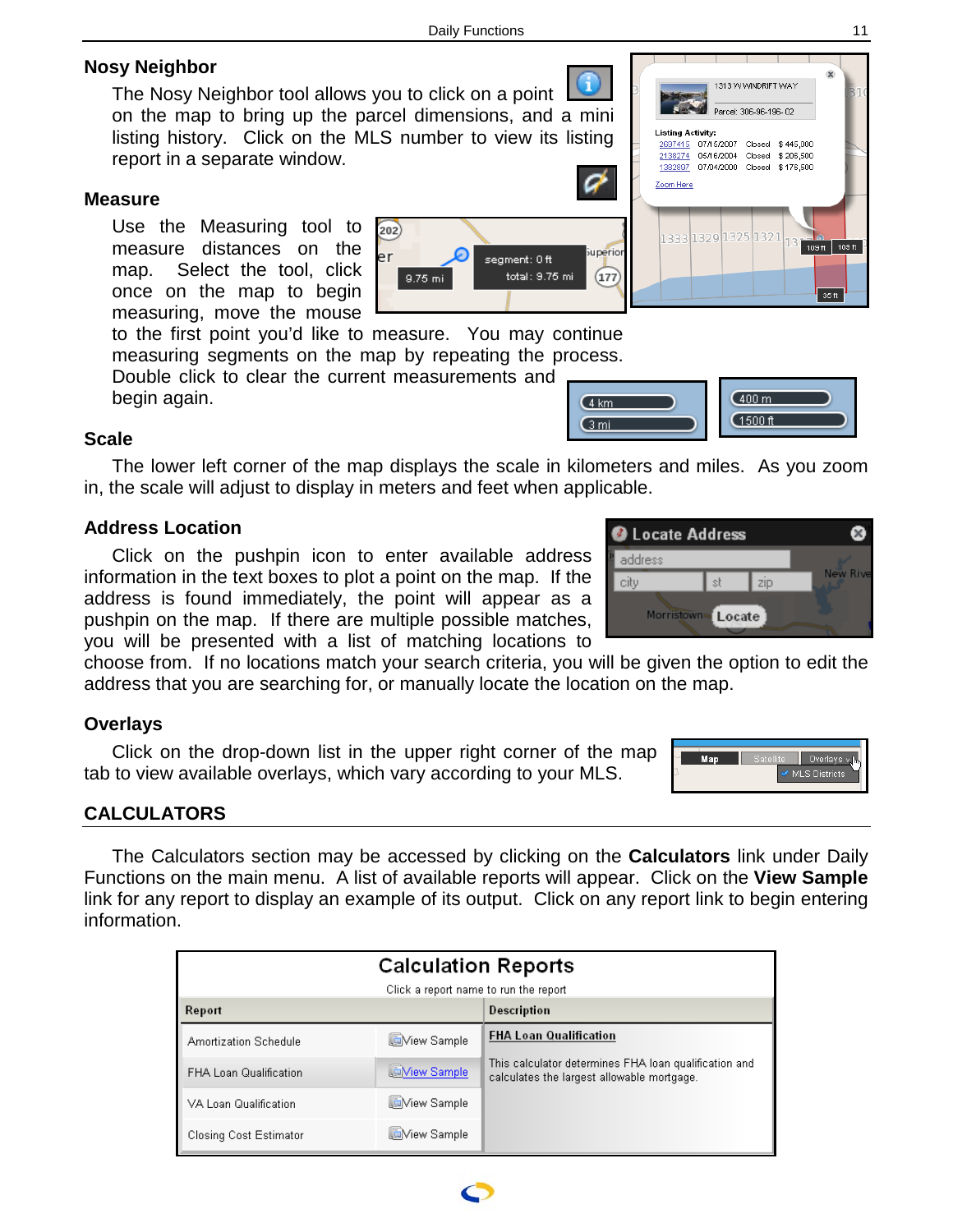#### <span id="page-11-0"></span>**Amortization Schedule**

Click within the **Principal Loan Balance** field to enter the desired amount. Use the Tab key to move to the next field, or simply click within the field where you wish to enter or modify existing information. Click on the radio button of choice for the **Number of Payments** and **Loan Term**, or click in the **Other** field to type in the desired number. Enter the date of the first payment. The payment amount will be automatically calculated in the field below.

For the purposes of this schedule, the Balloon payment will allow you to enter an amount for a specific payment number to determine how it will affect the total number of payments needed to repay the principal amount. You may choose to print the Annual Totals only, Payment Report only, or print the entire schedule with all payments. You may also enter a title for your schedule in the last available field. Click on the buttons at the bottom of the screen to view or print your results. The entire schedule will open in a new window. You may then click **Print** to print the schedule.

| <b>Payment/Amortization Calculator</b>                             |                          |                               |  |              |  |  |  |       |
|--------------------------------------------------------------------|--------------------------|-------------------------------|--|--------------|--|--|--|-------|
| Required entries                                                   |                          |                               |  |              |  |  |  |       |
| Principal Loan Balance                                             |                          |                               |  |              |  |  |  |       |
| Annual Interest Rate (%)                                           |                          |                               |  |              |  |  |  |       |
| Number of Payments, per Year   0 1   0 2   0 4   0 6   0 12   0 24 |                          |                               |  |              |  |  |  | Other |
| Loan Term, in Years                                                |                          | $0$ 10 0 15 0 20 0 25 0 30    |  |              |  |  |  | Other |
| Date of First Payment                                              | 10/13/2006               |                               |  |              |  |  |  |       |
| Calculated Payment                                                 |                          |                               |  |              |  |  |  |       |
| Payment                                                            |                          |                               |  |              |  |  |  |       |
| <b>Balloon Payment Options</b>                                     |                          |                               |  |              |  |  |  |       |
| Balloon Payment Number                                             |                          |                               |  |              |  |  |  |       |
| Balloon Payment Amount                                             |                          |                               |  |              |  |  |  |       |
|                                                                    | <b>Reporting Options</b> |                               |  |              |  |  |  |       |
| Full Report                                                        | $\circledast$            |                               |  |              |  |  |  |       |
| Annual Totals Only                                                 |                          |                               |  |              |  |  |  |       |
| Payment Report Only                                                |                          |                               |  |              |  |  |  |       |
| Title of Report                                                    |                          | Payment/Amortization Schedule |  |              |  |  |  |       |
|                                                                    |                          | View Report                   |  | Print Report |  |  |  |       |

#### **FHA Loan Qualification**

| <b>FHA Loan Qualification</b>         |                              |  |  |  |  |  |
|---------------------------------------|------------------------------|--|--|--|--|--|
| <b>ANNUAL INCOME</b>                  |                              |  |  |  |  |  |
| Gross Income of Buyer(s):             | \$ 0                         |  |  |  |  |  |
| Other Income:                         | s 0                          |  |  |  |  |  |
| <b>MONTHLY EXPENSES</b>               |                              |  |  |  |  |  |
| Taxes and Insurance:                  | \$10                         |  |  |  |  |  |
| HOA/Condo Fees:                       | \$10                         |  |  |  |  |  |
| Other Debts Exceeding 10 months: \$ 0 |                              |  |  |  |  |  |
| <b>MORTGAGE INFORMATION</b>           |                              |  |  |  |  |  |
| Annual Interest Rate                  | %0                           |  |  |  |  |  |
| Length of Loan (in months):           | 360                          |  |  |  |  |  |
| Payment Method of MI:                 | Cash<br>v                    |  |  |  |  |  |
| Type of Property:                     | One-Family<br>v              |  |  |  |  |  |
| Property Location:                    | One of the Contiguous States |  |  |  |  |  |
| <b>Title of FHA Loan</b>              |                              |  |  |  |  |  |
|                                       |                              |  |  |  |  |  |
| FHA Loan                              |                              |  |  |  |  |  |

Enter the gross income of the buyer and use the tab key to move on, or simply click within the next field for entry. Click on the drop-down lists to select from the available options. You may enter various combinations of interest rates and loan lengths. You may also add a title to the qualification report.

#### **VA Loan Qualification**

Enter the gross income of the buyer and use the tab key to navigate between fields. Click on the drop-down lists to select from the available options. You may enter various combinations of down payment amounts, interest rates and loan lengths. You may also add a title to the qualification report.

| <b>VA Loan Qualification</b>         |                        |  |  |  |  |  |  |
|--------------------------------------|------------------------|--|--|--|--|--|--|
| <b>ANNUAL INCOME</b>                 |                        |  |  |  |  |  |  |
| Gross Income of Buyer(s):            | s D                    |  |  |  |  |  |  |
| Other Income:                        | s <sub>0</sub>         |  |  |  |  |  |  |
| <b>MONTHLY EXPENSES</b>              |                        |  |  |  |  |  |  |
| Taxes and Insurance:                 | \$10                   |  |  |  |  |  |  |
| HOA/Condo Fees:                      | \$0                    |  |  |  |  |  |  |
| Other Debts Exceeding 6 months: \$ 0 |                        |  |  |  |  |  |  |
| <b>MISCELLANEOUS INFO</b>            |                        |  |  |  |  |  |  |
| Down Payment:                        | s <sub>0</sub>         |  |  |  |  |  |  |
| Square Footage of Desired Home:      | 1-1100<br>$\checkmark$ |  |  |  |  |  |  |
| Age of Desired Home:                 | less than 20 yrs old   |  |  |  |  |  |  |
| First Time for VA Loan?:             | N v                    |  |  |  |  |  |  |
| Active Duty or National Guard?:      | $A \vee$               |  |  |  |  |  |  |
| Number of Family Members:            | $1 -$                  |  |  |  |  |  |  |
| <b>MORTGAGE INFORMATION</b>          |                        |  |  |  |  |  |  |
| Annual Interest Rate                 | %0                     |  |  |  |  |  |  |
| Length of Loan (in months):          | 360                    |  |  |  |  |  |  |
| Title of VA Loan                     |                        |  |  |  |  |  |  |
|                                      |                        |  |  |  |  |  |  |
| VAInan                               |                        |  |  |  |  |  |  |